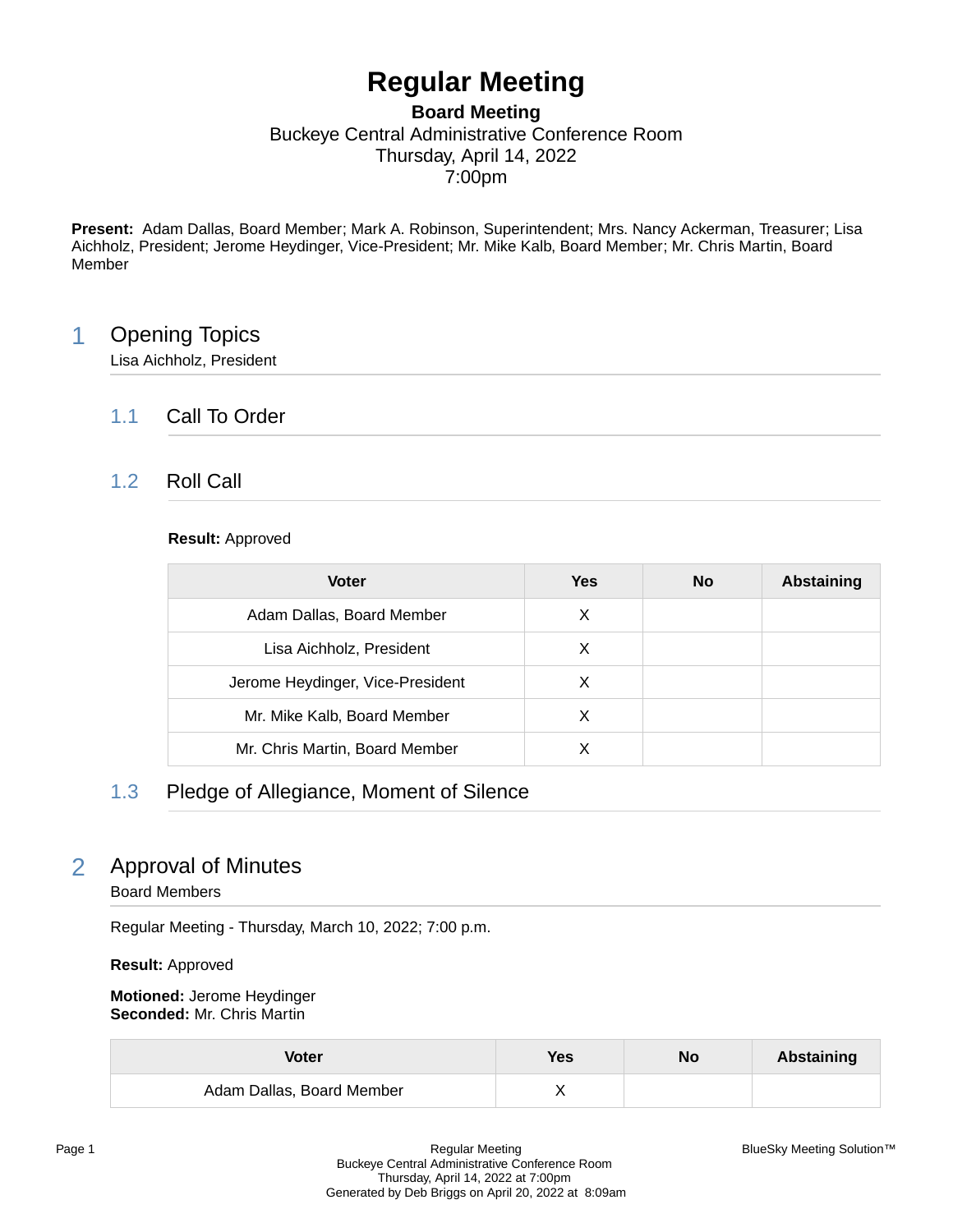| Lisa Aichholz, President         |  |  |
|----------------------------------|--|--|
| Jerome Heydinger, Vice-President |  |  |
| Mr. Mike Kalb, Board Member      |  |  |
| Mr. Chris Martin, Board Member   |  |  |

#### **Attachments:**

[Minutes\\_March\\_10\\_2022\\_Regular\\_BOE\\_Mtg.pdf](https://bcbucks.blueskymeeting.com/meeting_groups/32/item_attachments/65600)

### 3 Hearing of Public

Tim Ley

### 4 Correspondence

Mark A. Robinson, Superintendent

None

### 5 Board Committee Reports

Board Members

- 5.1 Financial Jerome Heydinger
- 5.2 Legislative Lisa Aichholz
- 5.3 Policy Chris Martin, Adam Dallas
- 5.4 Athletics (Boosters) Alternating
- 5.5 Music (Boosters) Lisa Aichholz
- 5.6 BC Endowment Fund Alternating

### 6 Financial Reports

Mrs. Nancy Ackerman, Treasurer

#### **Attachments:**

[Treas\\_Report\\_3-31-2022.pdf](https://bcbucks.blueskymeeting.com/meeting_groups/32/item_attachments/66016)

### 6.1 Financial Report - Consent Agenda

Mrs. Nancy Ackerman, Treasurer

Approve Financial Report Approve Bills as Submitted Approve Investments

Approve Family Medical Leave (FMLA) for Hanah Wilson (Elementary Teacher) . (3-30-22 / 5-18-22)

\*A meeting was held to review the record retention schedule. After the review there will be no files disposed of this fiscal year.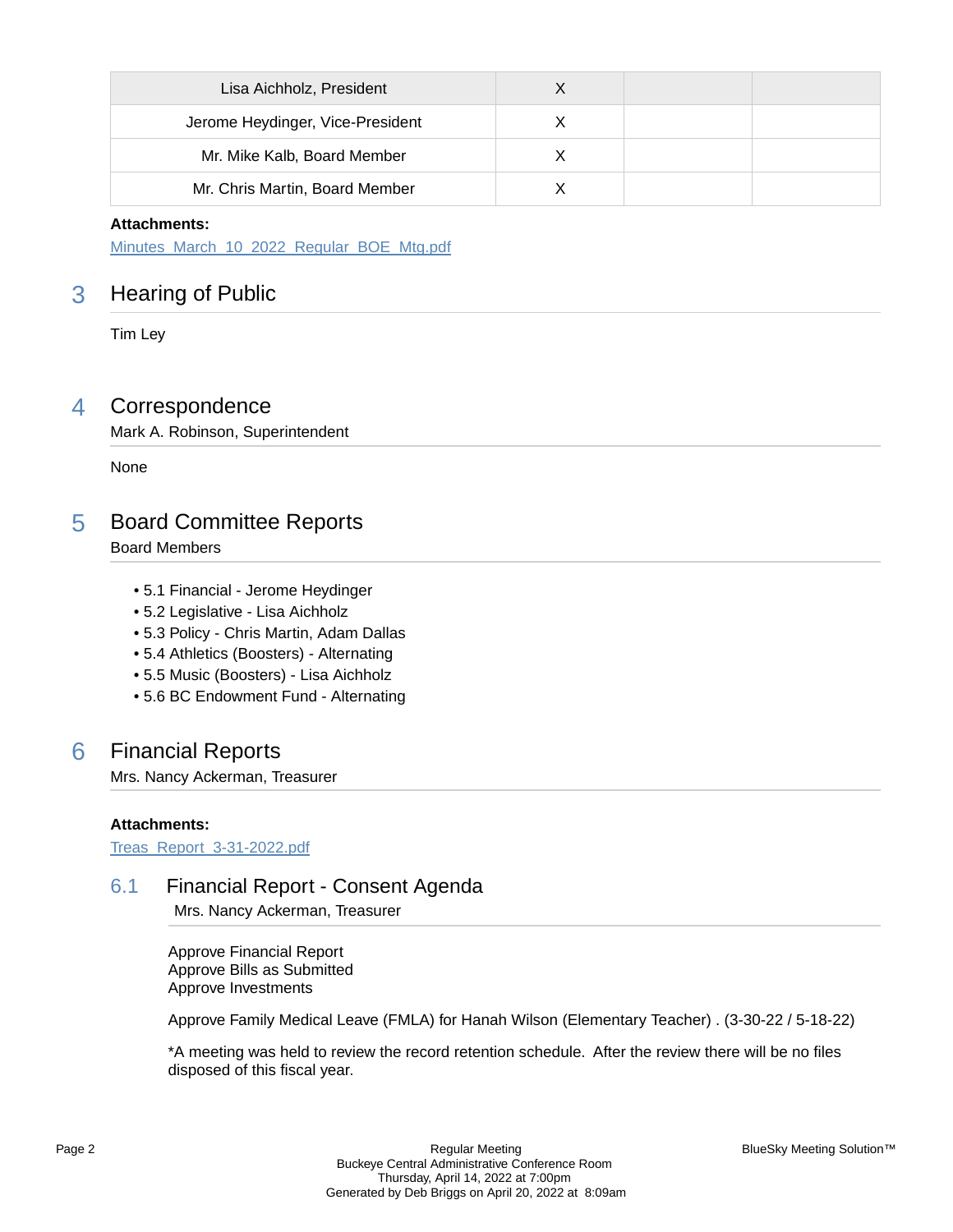#### **Result:** Approved

#### **Motioned:** Mr. Chris Martin **Seconded:** Mr. Mike Kalb

| <b>Voter</b>                     | <b>Yes</b> | <b>No</b> | <b>Abstaining</b> |
|----------------------------------|------------|-----------|-------------------|
| Adam Dallas, Board Member        | X          |           |                   |
| Lisa Aichholz, President         | х          |           |                   |
| Jerome Heydinger, Vice-President | X          |           |                   |
| Mr. Mike Kalb, Board Member      | х          |           |                   |
| Mr. Chris Martin, Board Member   |            |           |                   |

#### **Attachments:**

[UTILITIES.xlsx](https://bcbucks.blueskymeeting.com/meeting_groups/32/item_attachments/66017)

# 7 Superintendent's Report and Discussions

### Mark A. Robinson, Superintendent

### 7.1 Board-Superintendent Partnership

- Board Policies January 2022
- Summer Projects 2022
	- MS Gymnasium Sand, stain, refinish floor
	- Stage Sand, paint floor
	- Blacktop Stadium (Drive, Handicapped Parking)
	- Painting Elementary School
- Late Start High School 9-12; (Ohio Testing) April 20, 21
	- Algebra and Geometry students will report at normal times for testing (mostly all the freshmen and sophomores) and the delayed start will only be for those not testing (mostly juniors and seniors)
	- Buses run at regular times.
- Graduation Sunday, May 15, 2022; 2:00 p.m.
- Senior Honors Dinner May 9, 2022 at 6:00 PM
- Academic Awards/Senior Scholarship Night May 9, 2022 at 7:30 PM
- Prom April 23, 2022 The Hub at Village Square in Crestline
	- Grand March at BC 5:30-6:30, Dinner at The Hub from 7:00-8:00, Dance from 8:00-10:00.
- Tuesday, May 17 Last Day Students (9-11)
	- Wednesday, May 18 Last Day Staff (Luncheon, 11:30 a.m.)
- Personnel
	- 4/14/2022 Spanish, Art, Math
	- STEAM Integration Specialist, Elementary (3<sup>rd</sup>), Special Education Supervisor
- Media Center Renovations Project Update
	- No Bid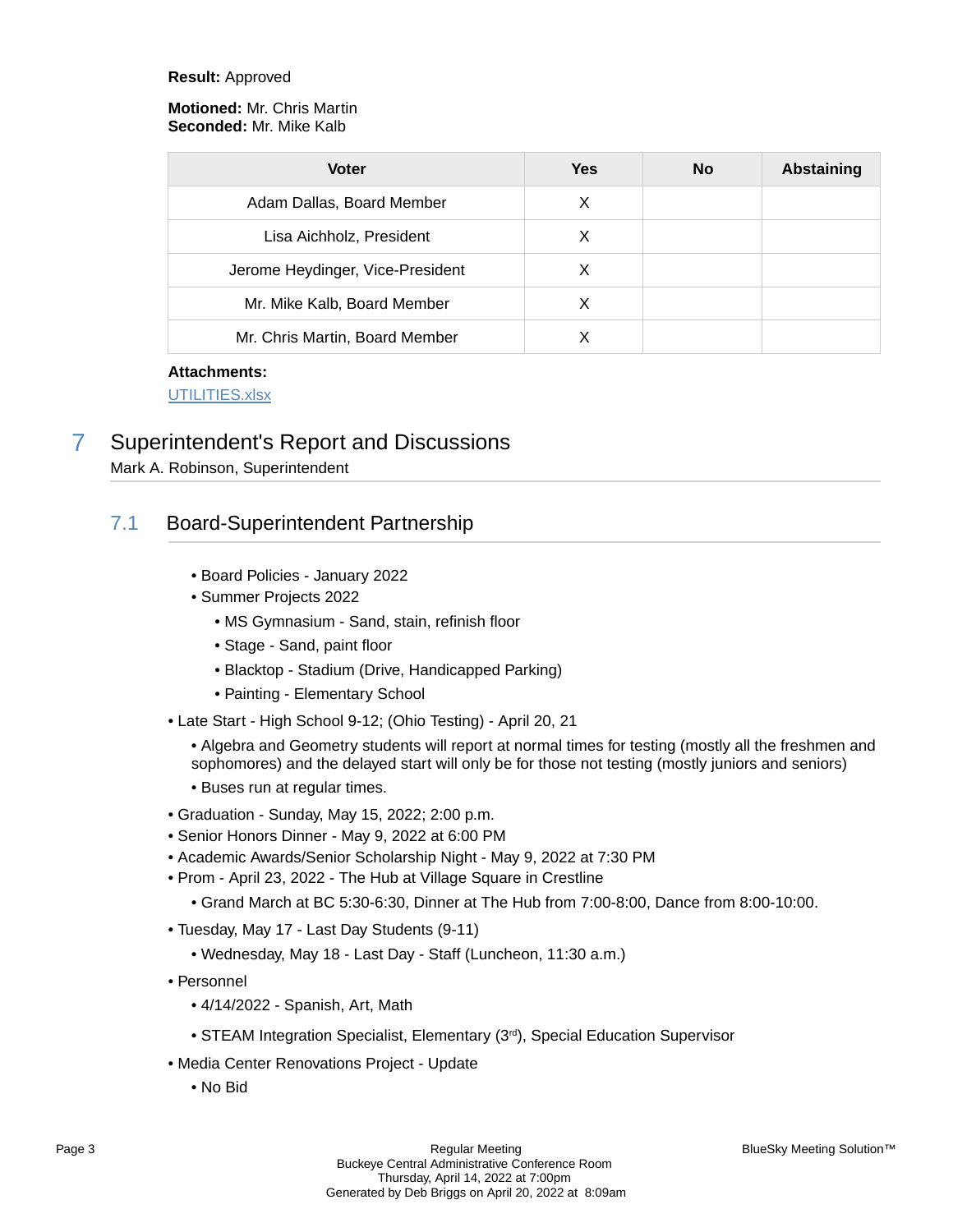• Collaborating with Buehrer Group, General Contractors

### 7.2 Building/Departmental Reports

Principals, Directors, Supervisors

High School (7-12) - Dr. Michael Martin Middle School (5-8) - Jennifer Moore Elementary School (PK-4) - Leah Filliater Director of Education - Diane Ervin Director of Curriculum and Assessment - Rachael Salazar Special Education - Lisa McGinnis Technology - Tammy Studer Maintenance - Jarrod Clady Transportation - Deb Briggs

#### **Attachments:**

[Transportation April\\_2022.pdf](https://bcbucks.blueskymeeting.com/meeting_groups/32/item_attachments/65702) [Elementary\\_Board\\_Update-\\_April.pdf](https://bcbucks.blueskymeeting.com/meeting_groups/32/item_attachments/65834) [April\\_MS\\_Update.pdf](https://bcbucks.blueskymeeting.com/meeting_groups/32/item_attachments/65948) [BC\\_Schools\\_Maintenance\\_Report\\_March\\_April\\_2022.pdf](https://bcbucks.blueskymeeting.com/meeting_groups/32/item_attachments/66022) [Technology Report April 2022](https://bcbucks.blueskymeeting.com/meeting_groups/32/item_attachments/66042) [HS April\\_2022\\_Board\\_Updates.pdf](https://bcbucks.blueskymeeting.com/meeting_groups/32/item_attachments/66088) [April\\_2022\\_BOE\\_Update from Curriculum and Assessment](https://bcbucks.blueskymeeting.com/meeting_groups/32/item_attachments/66089)

### 8 Recommendations - General

Mark A. Robinson, Superintendent

### 8.1 Building Usage Requests

**American Legion Post 405**, **Memorial Day Program**; HS Gymnasium; Monday, May 30, 2022; 9:30 a.m.-11:30 a.m.; approximately 200 participants; Representative: Jerome Heydinger, 4963 Chatfield Center Road, New Washington, Ohio 44854.

**BC Community Lions Club**; **Charter Night**; Multi-purpose Room; Monday, June 20, 2022, 4:00 p.m. - 9:00 p.m.; approximately 50-60 attendees, Representative: Teresa Faeth, 539 Scharf Street, New Washington, Ohio 44854.

**BC Community Lions Club**; STEAM Lab; April 4, April 18, May 16; 7:00 p.m. - 8:30 p.m.; approximately 20 attendees, Representative: Teresa Faeth, 539 Scharf Street, New Washington, Ohio 44854.

#### **Result:** Approved

**Motioned:** Mr. Chris Martin **Seconded:** Mr. Mike Kalb

| Voter                     | Yes | No | Abstaining |
|---------------------------|-----|----|------------|
| Adam Dallas, Board Member |     |    |            |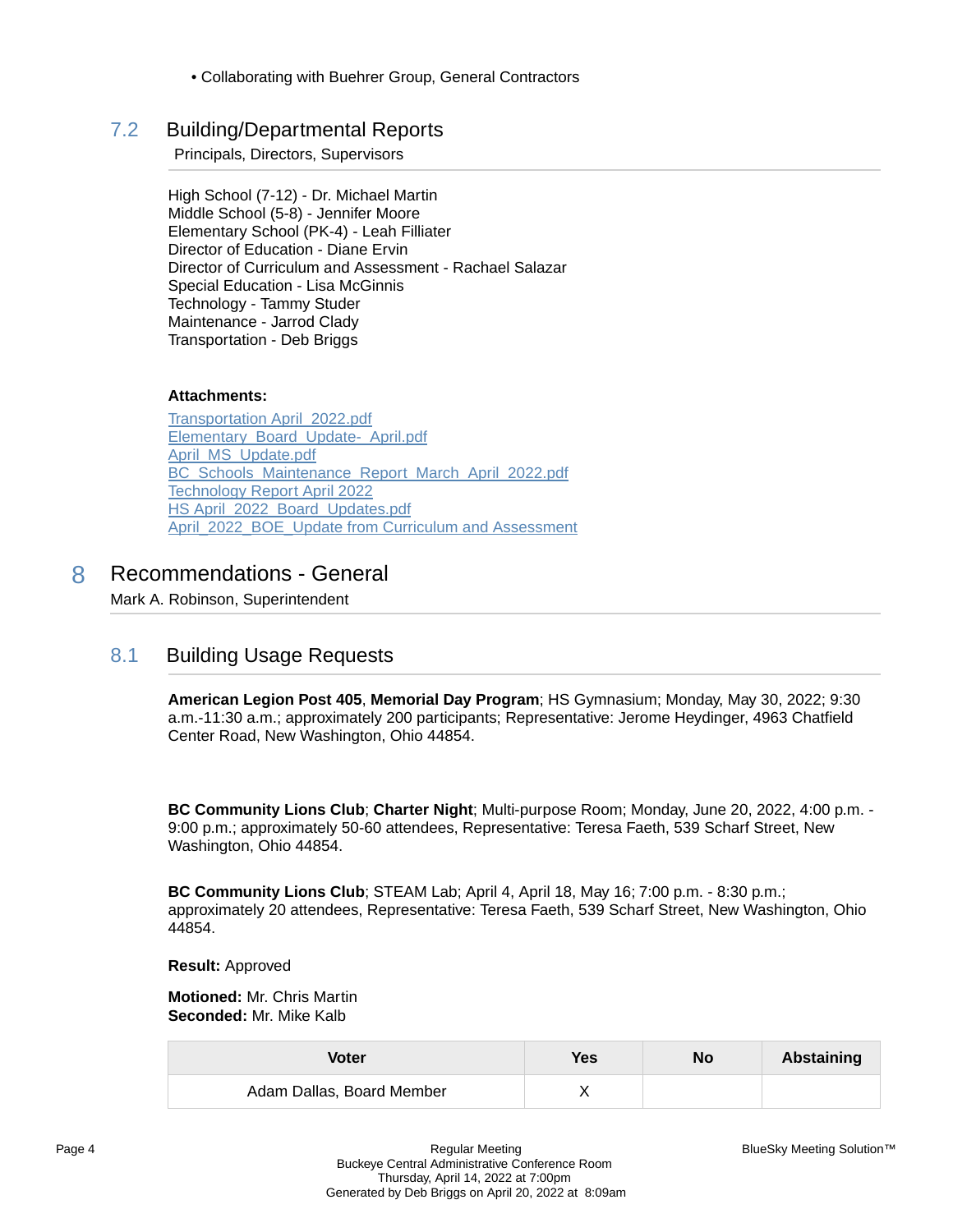| Lisa Aichholz, President         |  |  |
|----------------------------------|--|--|
| Jerome Heydinger, Vice-President |  |  |
| Mr. Mike Kalb, Board Member      |  |  |
| Mr. Chris Martin, Board Member   |  |  |

### 8.2 RESOLVE to approve bus driver physicals through AVITA Health Systems for the 2022-2023 school year.

AVITA Health Systems Physical Examination (hearing, vision tests; urine dip; exam by provider) - \$55.00 The physicals can be completed at any WorkWell locations (Bucyrus, Galion, Ontario) or can be done as a group on-site at no additional charge - Date: Thursday, May 19, 2022, 8:00 a.m.

**Result:** Approved

**Motioned:** Mr. Mike Kalb **Seconded:** Jerome Heydinger

| <b>Voter</b>                     | Yes | <b>No</b> | Abstaining |
|----------------------------------|-----|-----------|------------|
| Adam Dallas, Board Member        | X   |           |            |
| Lisa Aichholz, President         | X   |           |            |
| Jerome Heydinger, Vice-President | X   |           |            |
| Mr. Mike Kalb, Board Member      | х   |           |            |
| Mr. Chris Martin, Board Member   |     |           |            |

8.3 RESOLVE to approve the 2022 Graduate Candidates as submitted from the high school principal pending completion of all state and school district requirements for graduation.

#### **Result:** Approved

**Motioned:** Mr. Chris Martin **Seconded:** Jerome Heydinger

| <b>Voter</b>                     | <b>Yes</b> | <b>No</b> | <b>Abstaining</b> |
|----------------------------------|------------|-----------|-------------------|
| Adam Dallas, Board Member        | X          |           |                   |
| Lisa Aichholz, President         | X          |           |                   |
| Jerome Heydinger, Vice-President | X          |           |                   |
| Mr. Mike Kalb, Board Member      | X          |           |                   |
| Mr. Chris Martin, Board Member   |            |           |                   |

#### **Attachments:**

[BC\\_Class\\_of\\_2022\\_as\\_of\\_3.21.22.pdf](https://bcbucks.blueskymeeting.com/meeting_groups/32/item_attachments/65661)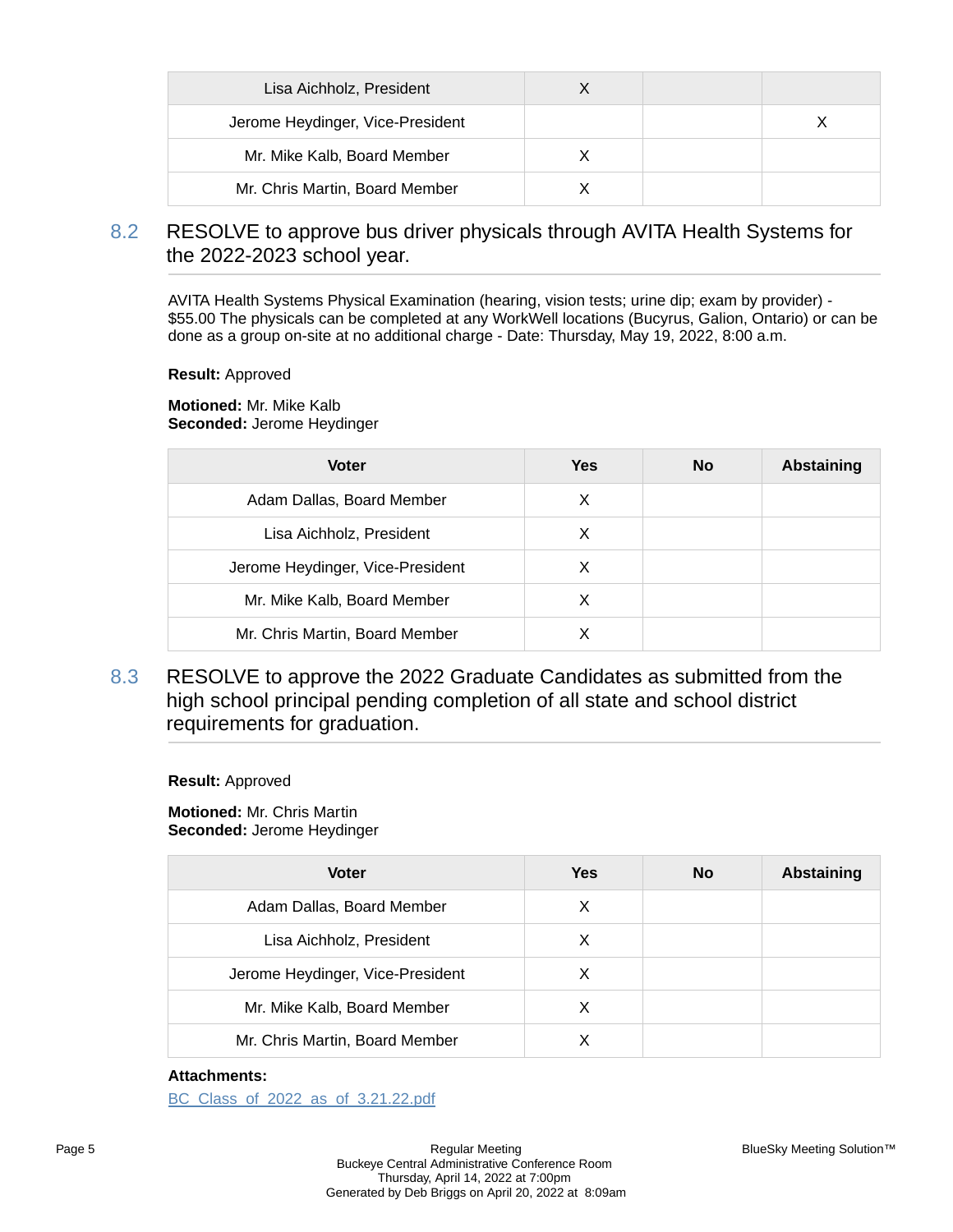### 8.4 RESOLVE to approve the contract for school health services with the Crawford County Board of Health for the 2022-2023 school year.

\$52,308.75; minimum of 36.25 hours per week; 39 weeks, \$37.00 per hour

**Result:** Approved

**Motioned:** Jerome Heydinger **Seconded:** Mr. Chris Martin

| <b>Voter</b>                     | <b>Yes</b> | No | <b>Abstaining</b> |
|----------------------------------|------------|----|-------------------|
| Adam Dallas, Board Member        | X          |    |                   |
| Lisa Aichholz, President         | X          |    |                   |
| Jerome Heydinger, Vice-President | X          |    |                   |
| Mr. Mike Kalb, Board Member      | х          |    |                   |
| Mr. Chris Martin, Board Member   | х          |    |                   |

#### **Attachments:**

[Nursing\\_Services\\_Crawford\\_Co.\\_DOH\\_School\\_Contract\\_Buckeye\\_Central\\_2022-2023.pdf](https://bcbucks.blueskymeeting.com/meeting_groups/32/item_attachments/65761)

### 8.5 RESOLVE to acknowledge the Expulsion Hearings listed below:

The Board acknowledges the decision of the expulsion officer as a result of the expulsion hearings held on:

- Monday, March 7, 2022 (2)
- Monday, March 14, 2022 (1)
- Monday, April 11, 2022 (1)

#### **Result:** Approved

**Motioned:** Mr. Chris Martin **Seconded:** Mr. Mike Kalb

| <b>Voter</b>                     | Yes | <b>No</b> | Abstaining |
|----------------------------------|-----|-----------|------------|
| Adam Dallas, Board Member        | X   |           |            |
| Lisa Aichholz, President         | X   |           |            |
| Jerome Heydinger, Vice-President | X   |           |            |
| Mr. Mike Kalb, Board Member      | X   |           |            |
| Mr. Chris Martin, Board Member   |     |           |            |

#### **Attachments:**

[Expulsion\\_Letter\\_March\\_8\\_2022\\_-1.pdf](https://bcbucks.blueskymeeting.com/meeting_groups/32/item_attachments/65631) [Expulsion\\_Letter\\_March\\_8\\_2022\\_-2.pdf](https://bcbucks.blueskymeeting.com/meeting_groups/32/item_attachments/65632) [Expulsion\\_Letter\\_March\\_15\\_2022\\_-1.pdf](https://bcbucks.blueskymeeting.com/meeting_groups/32/item_attachments/65633) [Expulsion\\_Letter\\_4-12-2022\\_LJ2.pdf](https://bcbucks.blueskymeeting.com/meeting_groups/32/item_attachments/66163)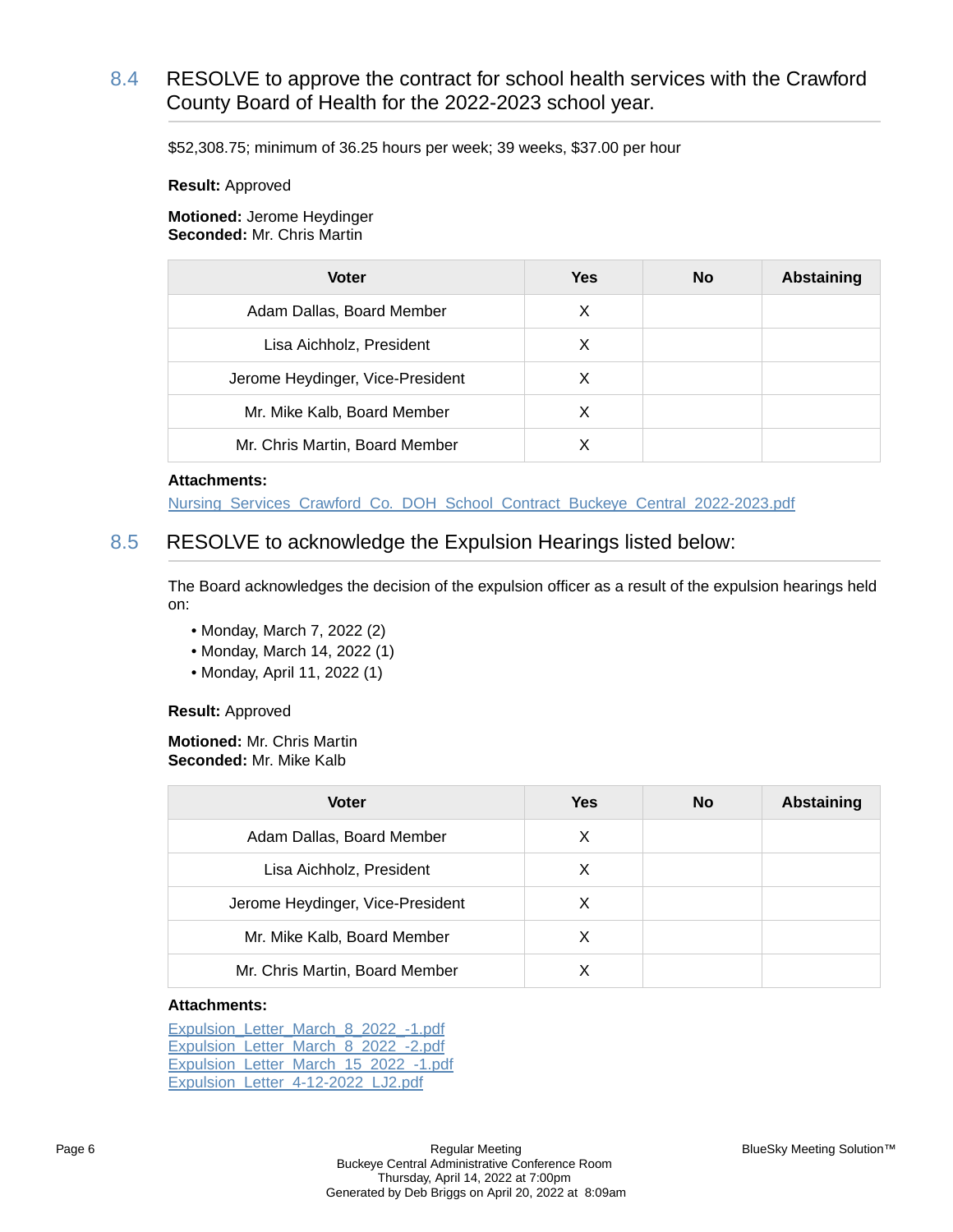### 8.6 RESOLVE to provide District transportation to open enrollment students living on a District boundary road.

**Example:** Kessler Road, North side (Buckeye Central); South side (Colonel Crawford) - any open enrolled students on this boundary road (South side) are approved for District transportation.

**Result:** Approved

**Motioned:** Jerome Heydinger **Seconded:** Mr. Chris Martin

| <b>Voter</b>                     | <b>Yes</b> | <b>No</b> | <b>Abstaining</b> |
|----------------------------------|------------|-----------|-------------------|
| Adam Dallas, Board Member        | X          |           |                   |
| Lisa Aichholz, President         | X          |           |                   |
| Jerome Heydinger, Vice-President | X          |           |                   |
| Mr. Mike Kalb, Board Member      | X          |           |                   |
| Mr. Chris Martin, Board Member   |            |           |                   |

### 8.7 RESOLVE to approve the Contract between River Education Services, Inc. (LEAP Program) and Buckeye Central Local School District.

Day Treatment-Purchased Services Agreement, 2021-2022 School Year

**Result:** Approved

**Motioned:** Mr. Chris Martin **Seconded:** Jerome Heydinger

| <b>Voter</b>                     | Yes | No | <b>Abstaining</b> |
|----------------------------------|-----|----|-------------------|
| Adam Dallas, Board Member        | X   |    |                   |
| Lisa Aichholz, President         | X   |    |                   |
| Jerome Heydinger, Vice-President | X   |    |                   |
| Mr. Mike Kalb, Board Member      | X   |    |                   |
| Mr. Chris Martin, Board Member   | X   |    |                   |

#### **Attachments:**

[River\\_Education\\_Services\\_Inc\\_LEAP\\_Program\\_at\\_Mid-Ohio\\_ESC.pdf](https://bcbucks.blueskymeeting.com/meeting_groups/32/item_attachments/65668)

### 8.8 RESOLVE to approve the FFA National Soils Judging Contest field trip on May 1-7, 2022.

Oklahoma City, Oklahoma; Tyler Pope - Advisor

**Result:** Approved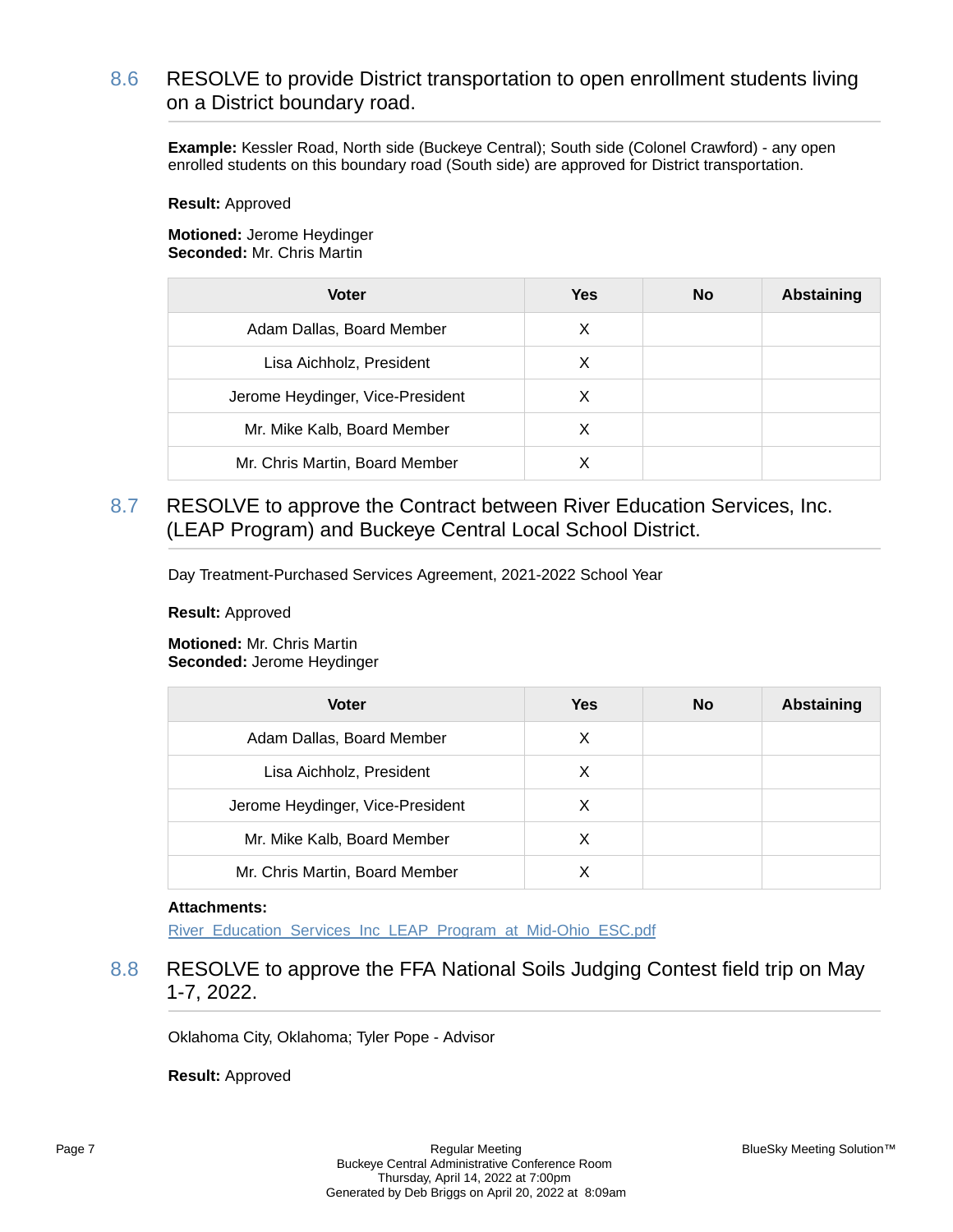#### **Motioned:** Mr. Mike Kalb **Seconded:** Mr. Chris Martin

| <b>Voter</b>                     | Yes | <b>No</b> | <b>Abstaining</b> |
|----------------------------------|-----|-----------|-------------------|
| Adam Dallas, Board Member        | X   |           |                   |
| Lisa Aichholz, President         | X   |           |                   |
| Jerome Heydinger, Vice-President | X   |           |                   |
| Mr. Mike Kalb, Board Member      | X   |           |                   |
| Mr. Chris Martin, Board Member   | X   |           |                   |

#### **Attachments:**

[FFA\\_VoAg\\_Soil\\_Judging\\_National\\_2022.pdf](https://bcbucks.blueskymeeting.com/meeting_groups/32/item_attachments/65743)

### 8.9 RESOLVE to approve the National (World's) Robotics competition field trip on May 4-8, 2022.

Dallas, Texas; Zac Kaple - Advisor

**Result:** Approved

**Motioned:** Mr. Chris Martin **Seconded:** Mr. Mike Kalb

| <b>Voter</b>                     | <b>Yes</b> | <b>No</b> | <b>Abstaining</b> |
|----------------------------------|------------|-----------|-------------------|
| Adam Dallas, Board Member        | X          |           |                   |
| Lisa Aichholz, President         | X          |           |                   |
| Jerome Heydinger, Vice-President | X          |           |                   |
| Mr. Mike Kalb, Board Member      | х          |           |                   |
| Mr. Chris Martin, Board Member   |            |           |                   |

### **Attachments:**

Robotics Competition Field Trip\_Nationals\_World\_Texas\_2022.pdf

### 8.10 RESOLVE to approve the elimination of student fees, class dues for the 2022- 2023 school year.

Any fees, class dues accrued and not paid in prior years remain due and payable. Approval will be prospective including only the 2022-2023 fees, class dues. Fees will be reviewed annually and subsequent decisions will be based upon district student/family demographics and financial projections. Students who elect to join clubs will be responsible for paying the respective club fees.

#### **Result:** Approved

**Motioned:** Jerome Heydinger **Seconded:** Mr. Chris Martin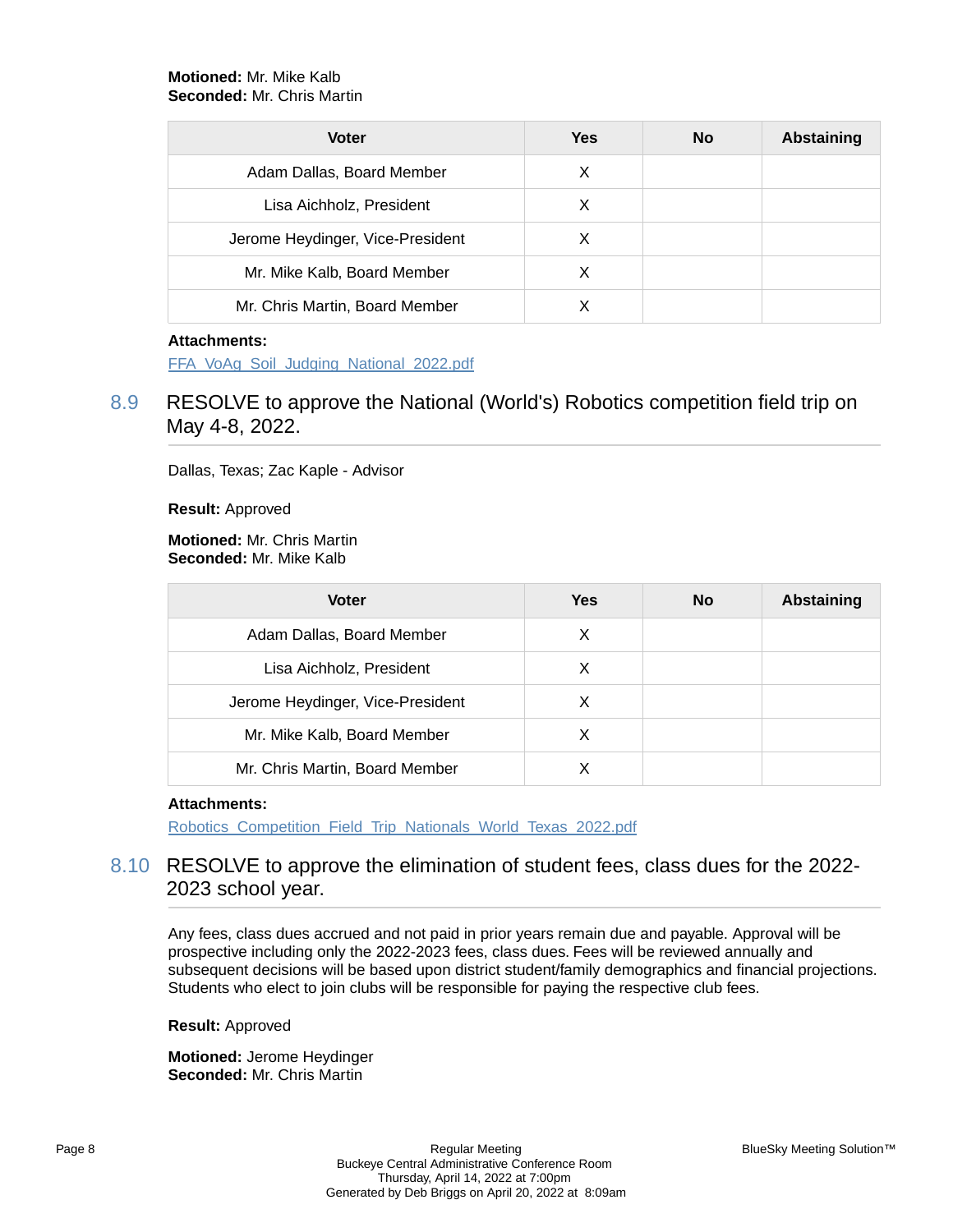| <b>Voter</b>                     | <b>Yes</b> | <b>No</b> | <b>Abstaining</b> |
|----------------------------------|------------|-----------|-------------------|
| Adam Dallas, Board Member        | X          |           |                   |
| Lisa Aichholz, President         | X          |           |                   |
| Jerome Heydinger, Vice-President | X          |           |                   |
| Mr. Mike Kalb, Board Member      | X          |           |                   |
| Mr. Chris Martin, Board Member   |            |           |                   |

### 8.11 RESOLVE to approve the 1st reading to adopt/revise the listed District policies:

- 2271 College Credit Plus Program
- 5511 Dress and Grooming
- 5772 Weapons
- 6110 Grant Funds
- 6114 Cost Principles Spending Federal Funds
- 6325 Procurement Federal Grants/Funds
- 6423 Use of Credit Cards
- 7217 Weapons
- 8500 Food Services
- 5336 Care of Students With Diabetes
- 5722 School-Sponsored Publications and Productions

#### **Result:** Approved

**Motioned:** Mr. Chris Martin **Seconded:** Jerome Heydinger

| <b>Voter</b>                     | Yes | <b>No</b> | <b>Abstaining</b> |
|----------------------------------|-----|-----------|-------------------|
| Adam Dallas, Board Member        | Х   |           |                   |
| Lisa Aichholz, President         | X   |           |                   |
| Jerome Heydinger, Vice-President | X   |           |                   |
| Mr. Mike Kalb, Board Member      | X   |           |                   |
| Mr. Chris Martin, Board Member   | X   |           |                   |

#### **Attachments:**

Policies\_Vol. 40\_No. 2 - January\_2022.pdf

### 9 Personnel Recommendations - Licensed/Certificated [Consent Agenda] Mark A. Robinson, Superintendent

Recommendations as per the dates, terms, and other applicable conditions specified and pending approval of BCI and FBI background checks as per ORC.

BOE Approval of Item 9: Personnel Recommendations - Licensed/Certificated includes Subitem(s) 9.1, 9.2, 9.3, 9.4, 9.5, 9.6, 9.7, 9.8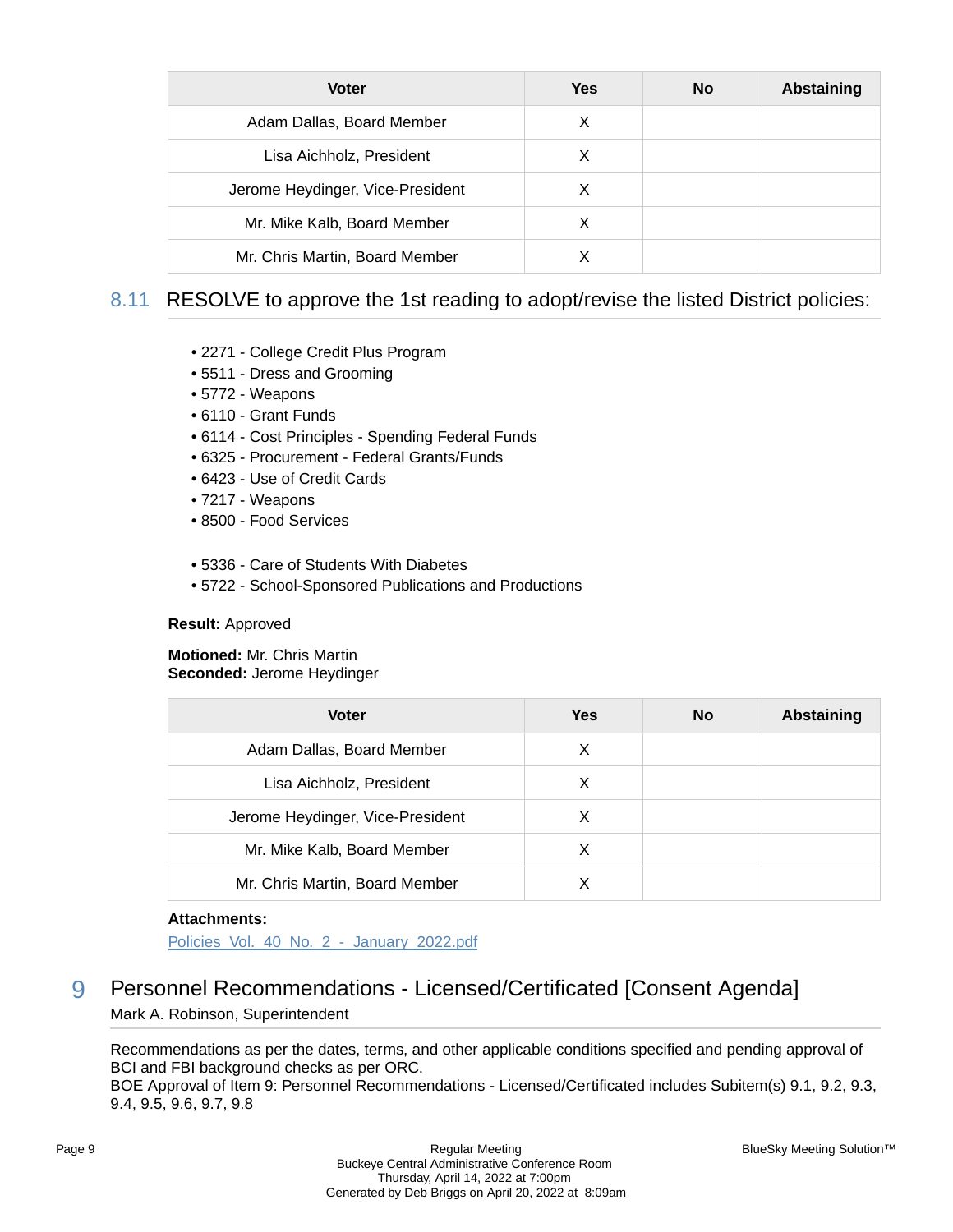9.1 RESOLVE to approve Christine Close for non-paid days on April 7 and April 8, 2022.

#### **Attachments:**

[Dock\\_Days\\_Christine\\_Close\\_April\\_2022\\_BOE\\_Mtg..pdf](https://bcbucks.blueskymeeting.com/meeting_groups/32/item_attachments/65601)

9.2 RESOLVE to approve the resignation of Rebecca Benfer, (Elementary), effective at the conclusion of the 2021-2022 contract year.

Retirement

**Attachments:**

[Rebecca\\_Benfer\\_Resignation\\_Retirement\\_April\\_2022.pdf](https://bcbucks.blueskymeeting.com/meeting_groups/32/item_attachments/66072)

9.3 RESOLVE to approve the resignation of Cody Dominick (Mathematics, HS) effective at the conclusion of the 2021-2022 contract year.

### **Attachments:**

[Cody\\_Dominick\\_Math\\_Resignation\\_April\\_2022.pdf](https://bcbucks.blueskymeeting.com/meeting_groups/32/item_attachments/65665)

9.4 RESOLVE to approve the resignation of Emily Hawk, (Spanish), effective at the conclusion of the 2021-2022 contract year.

#### **Attachments:**

[Emily\\_Hawk\\_Spanish\\_Resignation\\_April\\_2022\\_BOE\\_Mtg.pdf](https://bcbucks.blueskymeeting.com/meeting_groups/32/item_attachments/65747)

- 9.5 RESOLVE to approve the North Central Ohio ESC substitute teacher lists for use during the 2022-2023 school year.
- 9.6 RESOLVE to approve Kimberly Selvey as a teacher (HS Spanish) effective with the 2022-2023 school year.

Step 9; M.A. - BCEA Salary Schedule (effective July 1, 2022)

9.7 RESOLVE to approve Haley Kalb as a teacher (HS Art) effective with the 2022- 2023 school year.

Step 0; B.A. - BCEA Salary Schedule (effective July 1, 2022)

9.8 RESOLVE to approve Amy Martin as a teacher (HS Math) effective with the 2022-2023 school year.

Step 4; B.A. - BCEA Salary Schedule (effective July 1, 2022)

**Result:** Approved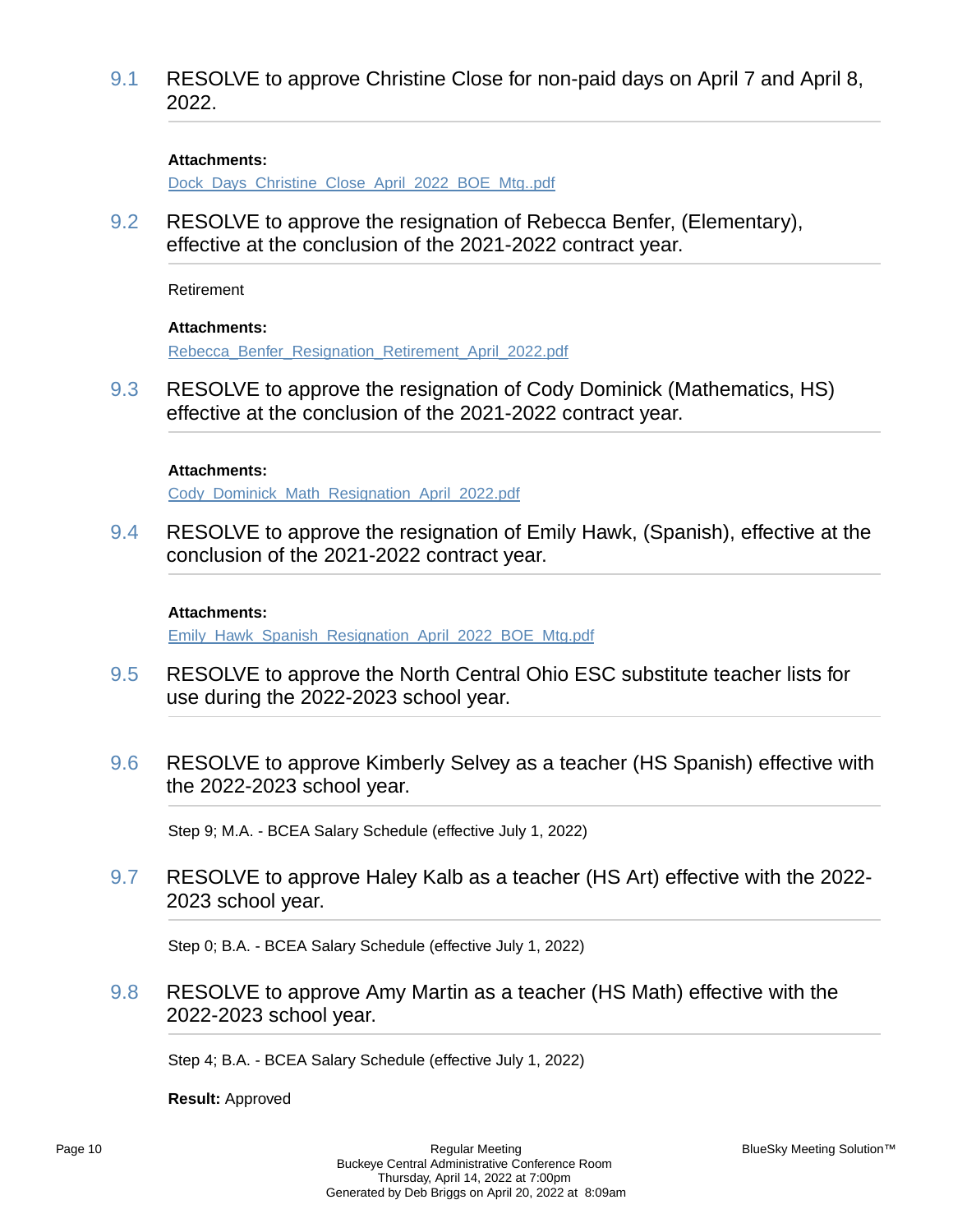#### **Motioned:** Mr. Mike Kalb **Seconded:** Mr. Chris Martin

| <b>Voter</b>                     | <b>Yes</b> | <b>No</b> | <b>Abstaining</b> |
|----------------------------------|------------|-----------|-------------------|
| Adam Dallas, Board Member        | X          |           |                   |
| Lisa Aichholz, President         | X          |           |                   |
| Jerome Heydinger, Vice-President | X          |           |                   |
| Mr. Mike Kalb, Board Member      | X          |           |                   |
| Mr. Chris Martin, Board Member   |            |           |                   |

### 9.9 Supplemental Contracts 2021-2022

None

# 10 Personnel Recommendations - School Support Personnel - Classified

### Mark A. Robinson, Superintendent

Recommendations as per the dates, terms, and other applicable conditions specified and pending approval of BCI and FBI background checks as per ORC.

WHEREAS, the Board has posted and advertised these positions as being available to employees of the district who hold teaching licenses, and no such employee qualified to fill the position has applied for, been offered, or accepted such position,

BE IT THEREFORE RESOLVED, to approve the following classified employee(s) for the supplemental positions(s) listed below for the 2021-2022 school year as per the Teachers' Co-Curricular Salary Schedule effective July 1, 2021.

BOE Approval of Item 10: Personnel Recommendations - School Support Personnel (SSP) - Classified includes Subitem(s) 10.1, 10.2 (Consent Agenda); **10.3 Single Resolution (Separate Vote)**

### 10.1 RESOLVE to approve the school support personnel (SSP) contracts as designated:

#### **• Food Service**

- Paula Betti 1 Year
- Rebecca Pope 2 Years

#### **• Secretary**

- April Barker Continuing
- Amanda Pace Continuing
- Kristy West 2 Years

#### **• Custodial**

- Chet Cobb 2 Years
- Paul Gardner 2 Years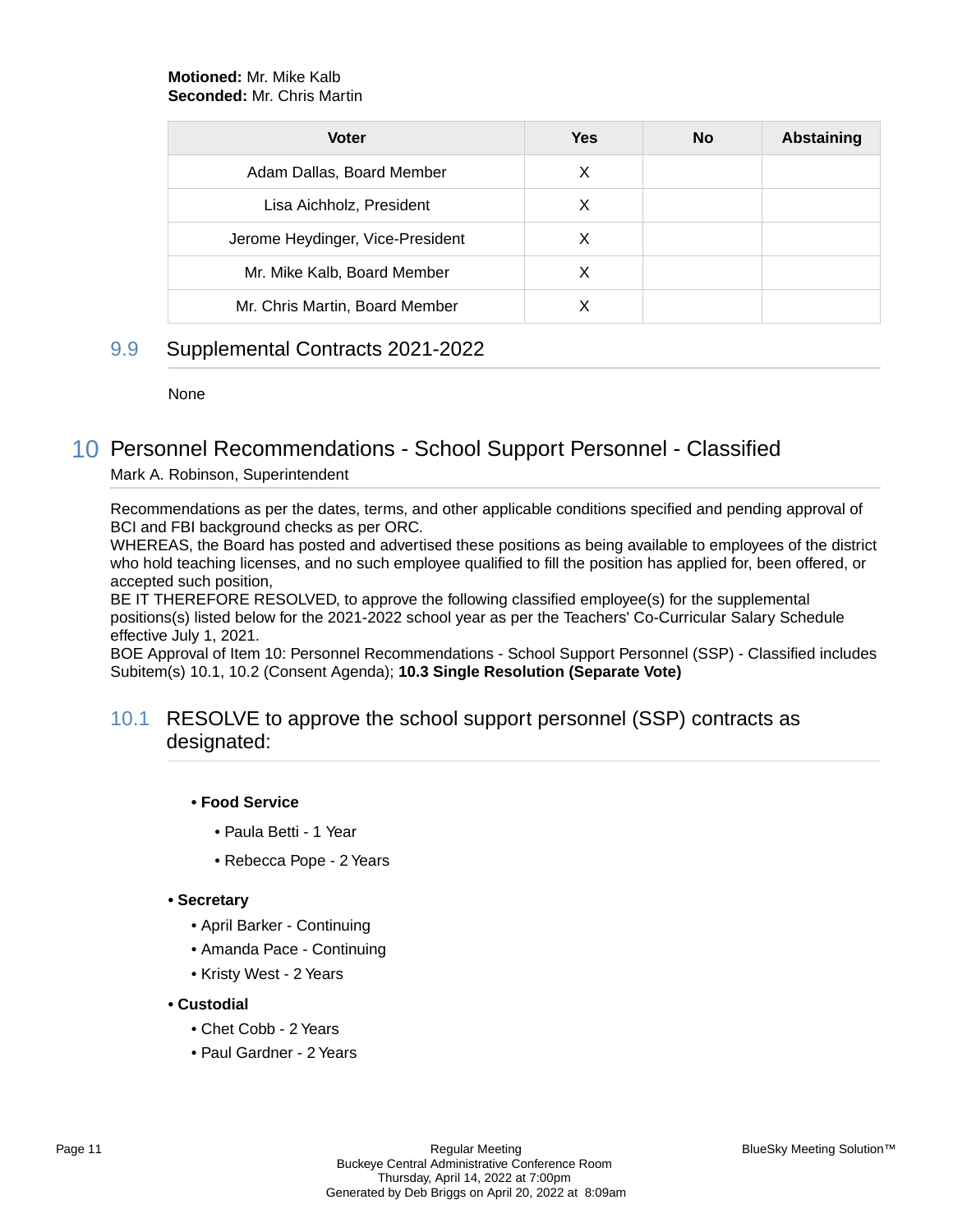### 10.2 RESOLVE to approve the Educational Assistant/ Paraprofessional positions for the 2022-2023 school year.

#### **1 Year Contract (2022-2023 School Year)**

- Vickie Carr Preschool
- Kelly Coble
- Deb Feichtner
- Ashley Franklin
- Laura Hatfield
- Ann Heibertshausen
- Sandy Kaple
- Ashley Kehres Preschool
- Brenda Kehres
- Lynn Love
- Alicia Martin
- Christal McCov
- Maria McWilliams Library Aide
- Theresa Rager Preschool
- Renee Tyrell Preschool
- Marcia VanEerten Preschool

**Result:** Approved

#### **Motioned:** Jerome Heydinger **Seconded:** Mr. Chris Martin

| <b>Voter</b>                     | <b>Yes</b> | <b>No</b> | <b>Abstaining</b> |
|----------------------------------|------------|-----------|-------------------|
| Adam Dallas, Board Member        | X          |           |                   |
| Lisa Aichholz, President         | X          |           |                   |
| Jerome Heydinger, Vice-President | х          |           |                   |
| Mr. Mike Kalb, Board Member      | X          |           |                   |
| Mr. Chris Martin, Board Member   |            |           |                   |

### 10.3 RESOLVE to approve the school support personnel (SSP) contract as designated:

### **Transportation (Bus Drivers, Mechanic)**

• Andrea Dallas - Continuing

**Result:** Approved

**Motioned:** Jerome Heydinger **Seconded:** Mr. Chris Martin

| Voter                     | Yes | No | Abstaining |
|---------------------------|-----|----|------------|
| Adam Dallas, Board Member |     |    |            |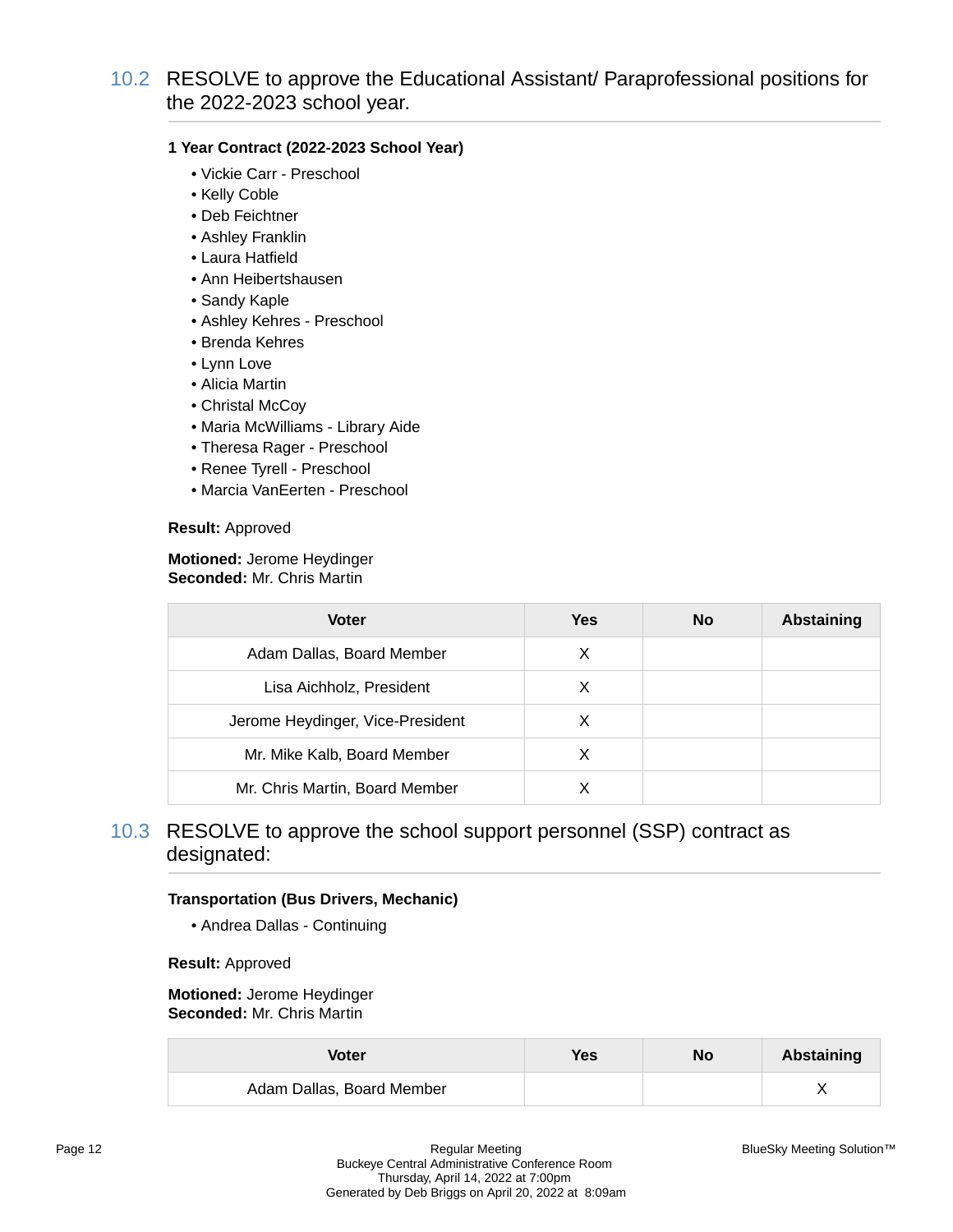| Lisa Aichholz, President         |  |  |
|----------------------------------|--|--|
| Jerome Heydinger, Vice-President |  |  |
| Mr. Mike Kalb, Board Member      |  |  |
| Mr. Chris Martin, Board Member   |  |  |

### 11 Old Business

Board Members

### 12 New Business

Board Members

### 13 Items for Discussion

Board Members

Regular Board Meeting - Thursday, May 12, 2022 - 7:00 p.m.

### 14 Executive Session

1. The appointment, employment, dismissal, discipline, promotion, demotion, or compensation of an employee or official;

2. Matters required to be kept confidential by federal law or rules or state statutes;

3. Specialized details of security arrangements.

### 14.1 Enter into Executive Session

Time: 7:55

**Result:** Approved

**Motioned:** Mr. Chris Martin **Seconded:** Jerome Heydinger

| <b>Voter</b>                     | <b>Yes</b> | <b>No</b> | <b>Abstaining</b> |
|----------------------------------|------------|-----------|-------------------|
| Adam Dallas, Board Member        | X          |           |                   |
| Lisa Aichholz, President         | X          |           |                   |
| Jerome Heydinger, Vice-President | х          |           |                   |
| Mr. Mike Kalb, Board Member      | X          |           |                   |
| Mr. Chris Martin, Board Member   |            |           |                   |

### 14.2 Adjourn from Executive Session